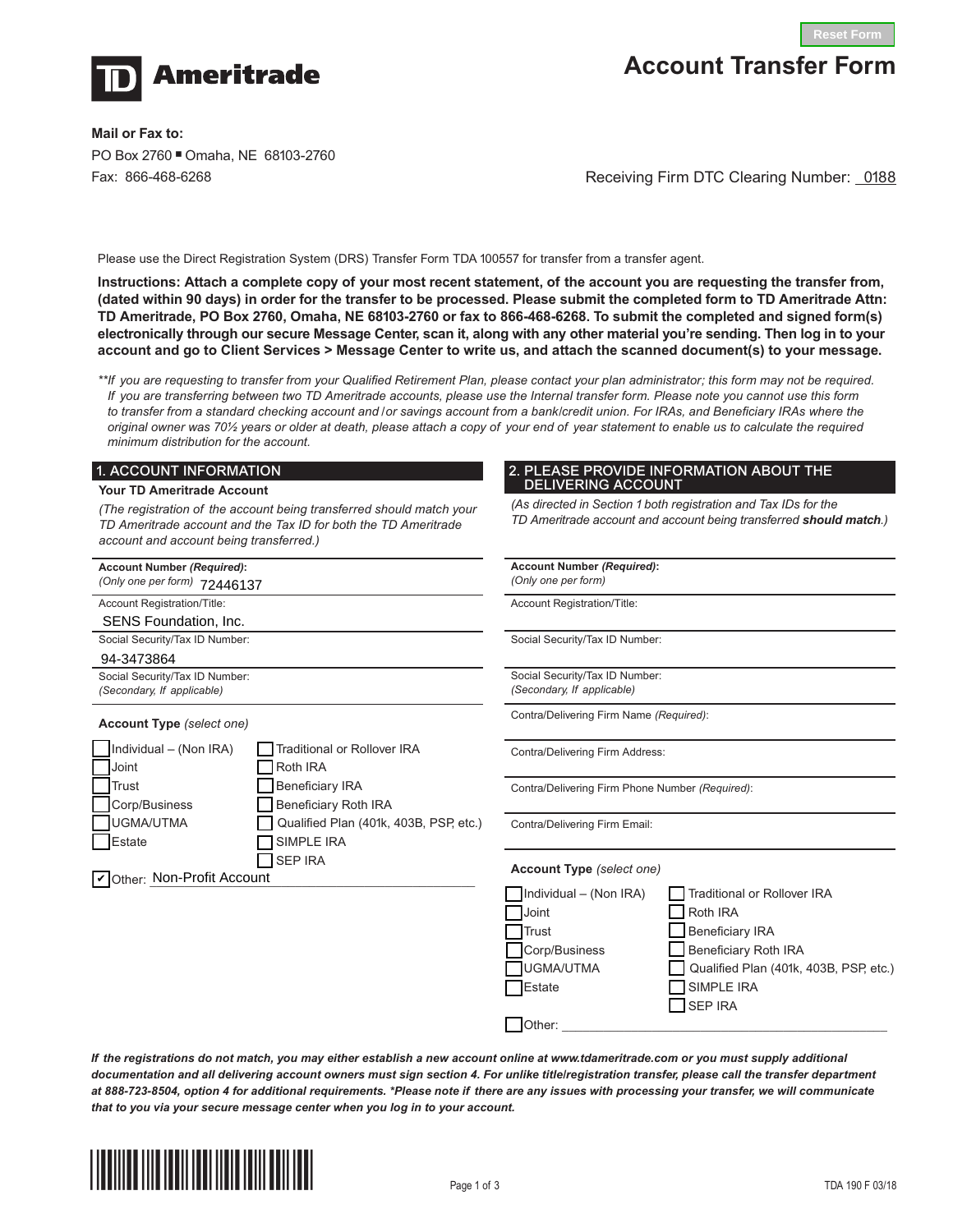*TD Ameritrade. If the fund is unable to be held by TD Ameritrade, I (please initial here) \_\_\_\_\_\_\_ authorize the Transferor* 

TD Ameritrade Acct # \_\_\_\_\_\_\_\_\_\_\_\_\_\_\_\_\_\_\_\_\_

#### 3. TRANSFER INSTRUCTIONS—PLEASE COMPLETE ONLY ONE OF THE FOLLOWING SECTIONS (A,B, OR C)

#### **A. BROKERAGE FIRM TRANSFER** *(Unless otherwise indicated, TD Ameritrade will transfer in Full)*

**TFull Transfer**—To transfer entire account, check here and skip to Section 4.

N **Partial Transfer**—List specific security and/or cash amount below. If bonds are being transferred, please supply the CUSIP.

**Only whole shares can be requested as fractional shares cannot be transferred. Please contact the delivering firm regarding your options.**

| <b>Asset Description (CUSIP or symbol)</b><br>(Partial Transfers Only) | Quantity<br>(Indicate # of whole shares<br>or "ALL") | <b>Asset Description (CUSIP or symbol)</b><br>(Partial Transfers Only) | Quantity<br>(Indicate # of whole shares<br>or "ALL") |
|------------------------------------------------------------------------|------------------------------------------------------|------------------------------------------------------------------------|------------------------------------------------------|
|                                                                        |                                                      | -5.                                                                    |                                                      |
|                                                                        |                                                      | 6.                                                                     |                                                      |
| 3.                                                                     |                                                      |                                                                        |                                                      |
| 4.                                                                     |                                                      | - 8.                                                                   |                                                      |

## **B. BANK/CREDIT UNION & ANNUITY TRANSFER**

 **Transfer cash only. Unless otherwise indicated, all cash will be transferred. Banks, Annuity, and Trust Companies require Original Client Signature. Please mail the Original form to complete the transfer request.** 

**IRA Savings Accounts***—Typically held with Bank/Credit Union.*

N **Total Transfer** *(Transfer entire account)*

N **Partial Transfer** *(Transfer part of account)* **Portion to transfer \$\_\_\_\_\_\_\_\_\_\_\_\_\_\_\_\_\_\_\_\_\_\_\_**

#### **Certificates of Deposit (CDs).**

Redeem my CD immediately.

*I am aware of, and acknowledge, that I am responsible for any penalties that I may incur from any early withdrawal.*

#### Redeem my CD at maturity. Maturity Date:

*Submit request at least 21 days prior to maturity. Please advise your bank not to roll over your CD to a new term.*

*Indicate in this section whether you wish to liquidate the CD immediately or at maturity. For any investment instruments that have a renewal deadline, maturity date, surrender charge period/window, etc., paperwork must be received by TD Ameritrade in good order three weeks prior to the firm deadline to allow for proper processing times. To liquidate a CD held in a non-retirement account, contact the bank or credit union at which the assets are being held.*

#### **Annuity Transfer**

**Transfer my Annuity** 

 $\Box$  Full  $\Box$  Partial \$

*I have an annuity policy that I wish to transfer. Please redeem and terminate on my behalf. I am aware of, and acknowledge, that I am responsible for any penalties that I may incur from any early withdrawal.*

**Select only one:** *Liquidate annuity in full or partial liquidation. If partial is selected, amount for partial must be included.* 

TD Ameritrade is not responsible for the timing or execution of liquidations processed by the delivering firm.

#### **C. MUTUAL FUND COMPANY TRANSFER**

*to liquidate and transfer as cash.*

**Check box for In-kind or Liquidation Transfer.** Please list the Symbol or CUSIP for the Mutual Fund(s) you wish to move. Unless otherwise Indicated, TD Ameritrade will transfer shares in-kind. This section pertains only to shares of Mutual Funds held directly with the fund company, for brokerage accounts containing Mutual Funds and/or Stocks please complete the Brokerage Firm Transfer section (Section 3A, above).

*\*Proprietary Mutual Funds and all no-load Money Market funds cannot be transferred in-kind and must be liquidated.*

| <b>Fund Name or Symbol</b>                                                                                                                                                                                                                                                                                                                                                                                                                                                    | Mutual Fund Account # | Quantity<br>(Indicate # of shares or "ALL") | <b>Handling</b><br>(Check one)      | <b>Gains &amp; Dividends</b><br>(Check one if In-kind)   |
|-------------------------------------------------------------------------------------------------------------------------------------------------------------------------------------------------------------------------------------------------------------------------------------------------------------------------------------------------------------------------------------------------------------------------------------------------------------------------------|-----------------------|---------------------------------------------|-------------------------------------|----------------------------------------------------------|
|                                                                                                                                                                                                                                                                                                                                                                                                                                                                               |                       |                                             | $\Box$ In-Kind<br>$\Box$ Liquidate  | <b>Neinvest</b><br>$\Box$ Cash                           |
|                                                                                                                                                                                                                                                                                                                                                                                                                                                                               |                       |                                             | $\Box$ In-Kind<br><b>□Liquidate</b> | $\Box$ Reinvest<br>$\sqcap$ Cash                         |
|                                                                                                                                                                                                                                                                                                                                                                                                                                                                               |                       |                                             | $\Box$ In-Kind<br>$\Box$ Liquidate  | <b>Neinvest</b><br>$\Box$ Cash                           |
| *If you are transferring more funds than will fit above, please include an attached list for the complete list of funds.<br>*A statement MUST be included to ensure proper handling and processing of your Mutual Fund transfer.<br>* Unless otherwise indicated, I authorize the Transferor to liquidate any non-transferable proprietary money market<br>and mutual fund assets that are part of my account and to transfer the resulting credit balance to my account with |                       |                                             |                                     | $\square$ Wire<br>(fees may apply)<br>$\mathsf{T}$ Check |

| $\Box$ Wire      |
|------------------|
| (fees may apply) |
| $\Box$ Check     |

<sup>N</sup> **Wire** *(fees may apply)* N **Check**